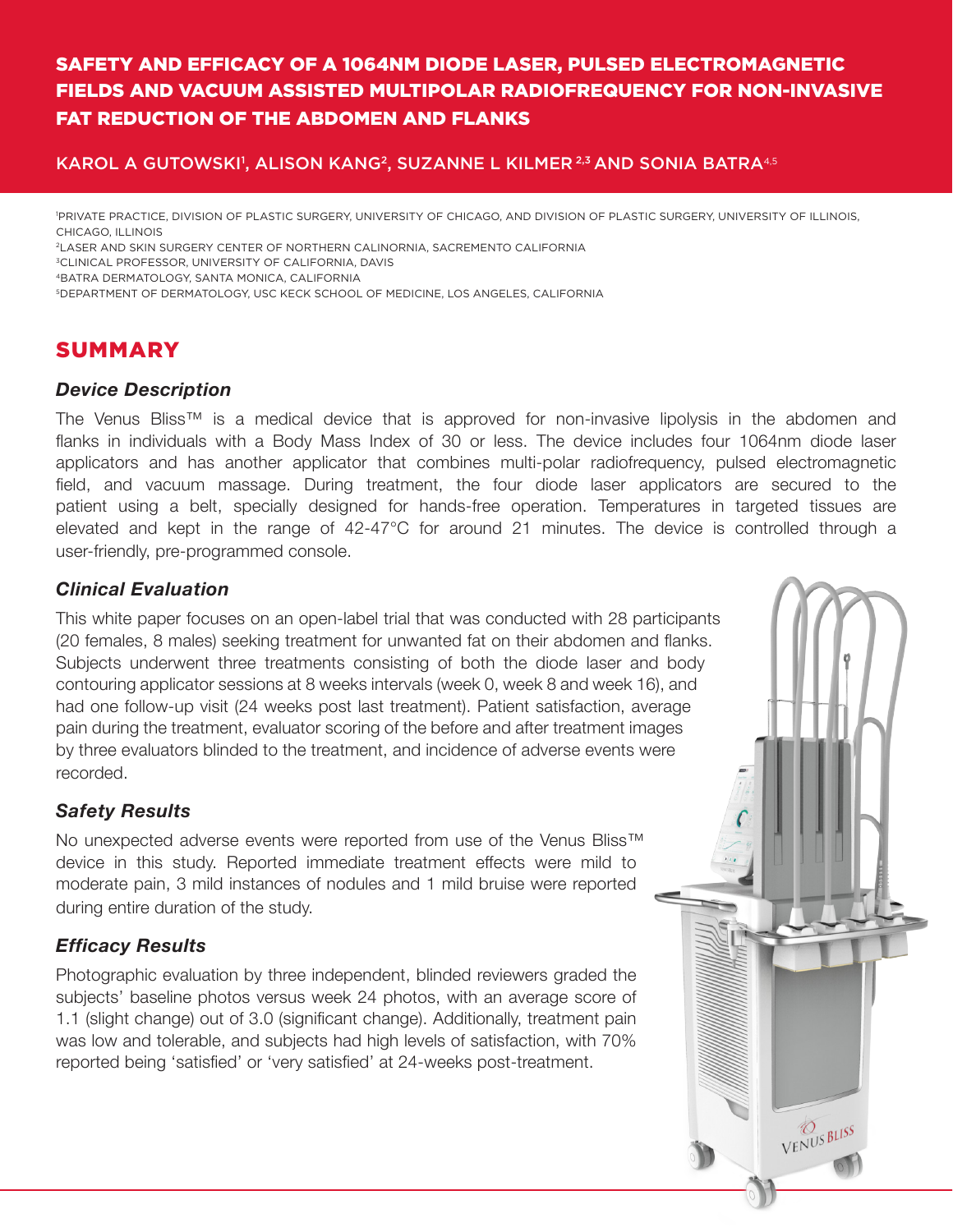# INTRODUCTION

Non-surgical fat reduction was the fourth most commonly performed aesthetic treatment (both surgical and non-surgical treatments), with 129,686 procedures performed in the USA, in 2019<sup>1</sup>. Interest in non-surgical body contouring is still growing, as are the number of technologies that provide alternatives to surgery<sup>2,3</sup>. Although liposuction remains the most commonly performed body contouring technique, international research company GlobalData predicts non-invasive and minimally invasive fat-reduction procedures to be a \$1.1 billion industry by 2022, as patients are prioritizing in-office treatments with minimal downtime, over surgical solutions<sup>4</sup>.





#### **(MP)2 APPLICATOR**



The 1060nm diode laser is one such non-invasive technology for fat-reduction. The optical radiation at the wavelength of 1064nm is absorbed by water and lipids resulting in heating of the adipose tissue. The full treatment cycle of the Venus Bliss<sup>TM</sup> is 25 minutes, containing 4 minutes of building temperature to get the target tissue to the desired range of 42-47°C, then 21 minutes of exposure to maintain the temperature after the building temperature mode is complete. Heating of fat cells results in lipolysis and apoptosis (programmed cell death) of some of these cells. The damaged adipocytes are removed gradually by phagocytosis. In addition, melanin is minimally targeted at the 1060nm wavelength, so the device can be used in all skin types<sup>5</sup>.

Radiofrequency (RF) energy heats the tissue and subcutaneous fat to trigger collagen remodeling in the dermis and a reduction in subcutaneous fat in the hypodermis<sup>6</sup>. A major cause of wrinkles, laxity and cellulite is the reduction in the quantity and quality of collagen in the dermis<sup>7</sup>. Radiofrequency thermal stimulation results in a micro-inflammatory stimulation of fibroblasts which in response produce new collagen and new elastin<sup>8,9</sup>. This gives a smoother appearance to the skin and reduced circumference of the abdomen and flanks. Also, radiofrequency heats adipose tissue in the hypodermis, resulting in a thermal mediated stimulation and increased lipase mediated enzymatic degradation of triglycerides into free fatty acids and glycerol<sup>10</sup>. Pulsed electromagnetic fields (PEMF) increase the vascularity of the skin and create new pathways for blood flow as well as increases collagen and fibroblast production<sup>11</sup>.

This increase in perfusion provides more oxygen to the skin and brings more nutrients to the tissue<sup>12</sup>. The combination of both technologies in the Venus Bliss™ (MP)<sup>2</sup> applicator is to promote in fibroblast stimulation, collagen synthesis and contraction of elastin fibres, resulting in smoother and healthier-looking skin. To further increase the efficacy of the RF and PEMF technologies, a vacuum massage is applied to the surface of the skin tissue during treatment. The vacuum is used to massage deep tissues by creating mild to deep suction, thus improving the contact surface between electrodes and tissue.

### *Venus Bliss™*

Venus Bliss™ is designed for non-invasive fat reduction and body contouring. The device is comprised of a console, four 1064 nm diode laser applicators (60 mm x 60 mm effective area each) and a multipolar applicator (MP)<sup>2</sup> with VariPulse<sup>™</sup> technology combining RF, PEMF, and vacuum massage technologies in one applicator. Temperatures in targeted tissues are elevated and kept in the range of 42-47°C for around 21 minutes. A belt is included to allow the operator to secure the laser applicators on the lipolysis treatment area, allowing hands-free operation. The  $(MP)^2$  is a handheld applicator and is used by the Venus Bliss operator.

# CLINICAL TRIAL: FAT REDUCTION ON THE FLANKS & ABDOMEN

### *Objectives*

The objectives of this study were to evaluate the safety and efficacy of using the 1064 nm diode laser for non-invasive fat reduction and improved appearance of the abdomen and flanks.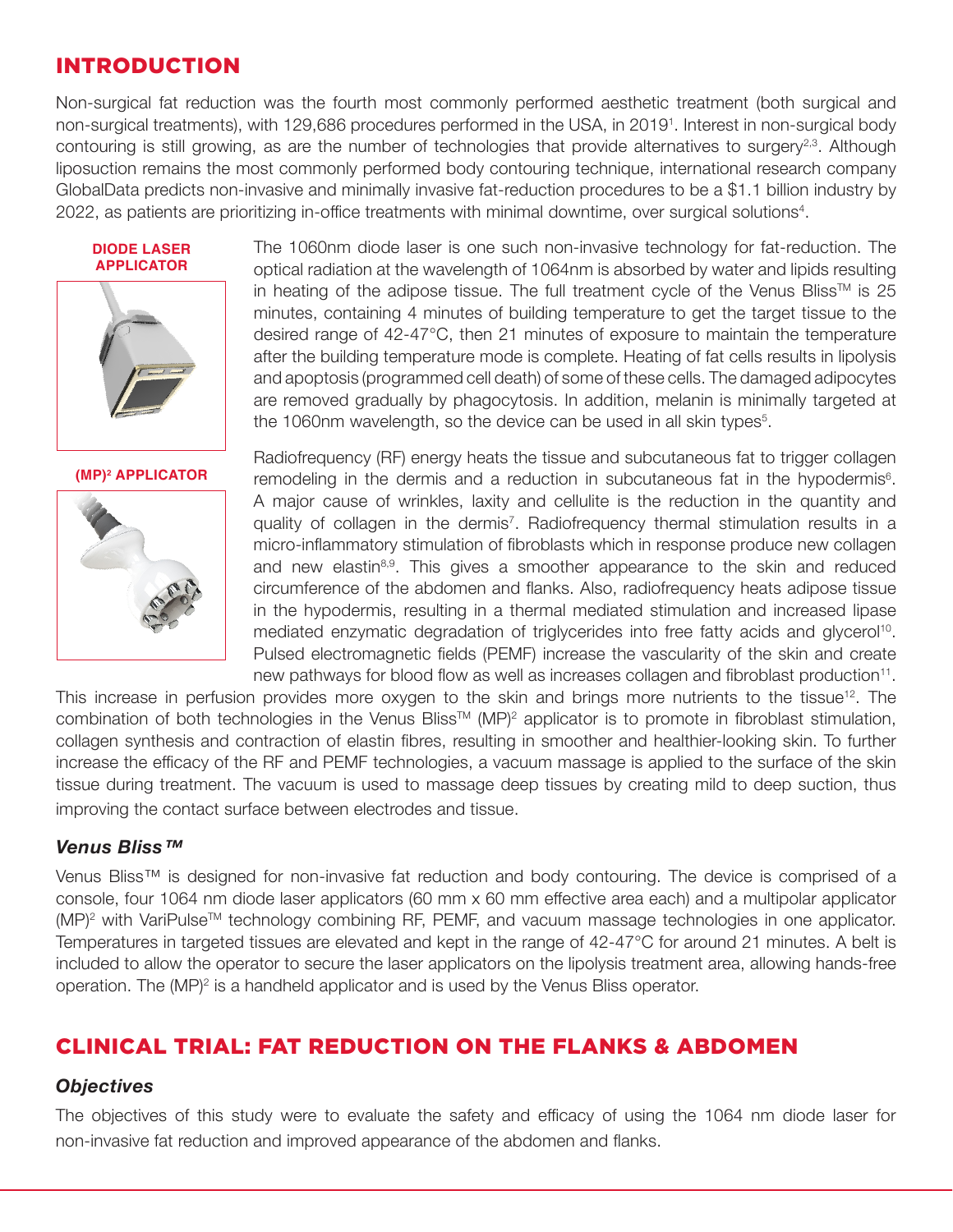### *Methods*

Twenty-eight (28) subjects seeking treatment for non-invasive fat reduction of the abdomen and flanks, with a body mass index score of less than 35 were recruited. The device is approved for patients with BMI less than 30, therefore some patients completed the treatment off-label. Participants completing the study consisted of 20 females and 8 males between the ages of 25 and 66 years. Each subject received 3 treatments at 8-week intervals of the diode laser, followed by the PEMF and vacuum massage assisted RF treatment. Investigators ensured at least 30 minutes passed between the diode and RF treatments to allow the skin adequate time to return to normal temperature. The diode laser power used was between 1.3 to 1.2 Watts/  $cm<sup>2</sup>$  and the PEMF and vacuum massage assisted RF was between 75.0 to 73.9 Watts/ cm<sup>2</sup>. Subjects returned for follow up at 24 weeks post treatments. Improvement in appearance of the abdomen and flanks was assessed by blinded evaluators using the baseline and 24-week follow-up photos. Fat reduction was rated as '0 = 'no change', 1 = slight change', '2 = moderate change' and '3 = significant change'. Patient satisfaction and overall pain level was evaluated at each treatment visit.

### *Results*

Three blinded evaluators assessed images of the abdomen and flanks from baseline images pre-treatment compared to posttreatment images taken at 24 weeks post treatment. The graders reported a slight improvement in 58.2% of subjects, a moderate improvement in 23.6% of subjects and a significant improvement in 1.8% of subjects (**Figure 1**). Subjects had a high degree of satisfaction with their treatment, 70% reported being 'satisfied' or 'very satisfied' at 24-weeks post-treatment, 30% of subjects had 'no opinion'. Only 1 subject (5%) was dissatisfied with the outcome, while 5 subjects (25%) were neutral.

Immediately after each treatment, subject discomfort was assessed using an 11-point Wong Baker FACES Pain Scale (WBFS) on a scale from 0 (no pain) and 10 (worst pain imaginable)<sup>13</sup>. Subjects were not permitted to view their previous WBFS treatment scores. The WBFS was an average of 2.9 at Visit 1, 2.9 at Visit 2 and 2.7 at Visit 3. Pain on average peaked at around 5 minutes, but then consistently lessened over the treatment period (Figure 2). There were no unexpected adverse events. Four (4) subjects reported mild adverse events (palpable nodules and one bruise) during the study, all were mild in severity and resolved by study end. Ninety-five (95%) percent of subjects noticed improvement in their treatment areas at the final follow-up visit at 24-weeks. **Figure 3** shows before and after images of a subject in the study.



**Figure 1.** Percent of subjects experiencing slight, moderate, and significant fat



*Figure 2.* Pain related to the treatment, measured over time it takes to complete the treatment.

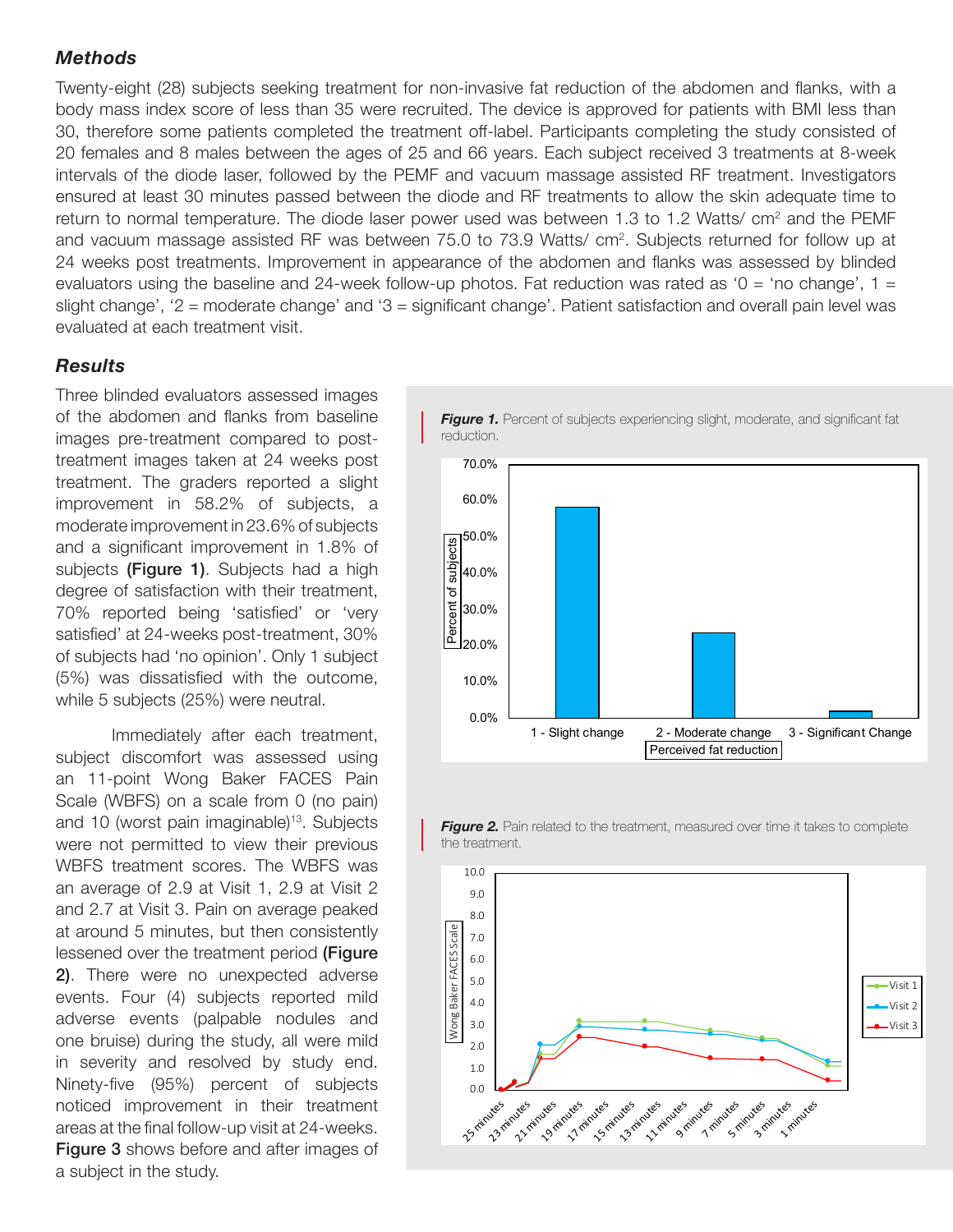**Figure 3.** Baseline (week 0) and follow-up visit (24 weeks post treatment) images of a subject after three treatments with the Venus Bliss<sup>™.</sup>



# CONCLUSIONS ON SAFETY & EFFICACY

This was an open-label, baseline-controlled, multi-centre, evaluator-blinded study using a 1064 nm diode laser in combination with PEMF, RF and vacuum massage for non-invasive fat reduction of the abdomen and flanks and body contouring in 28 subjects. After three treatments, results showed that fat around the abdomen and flanks was reduced in 83.6% of patients, based on blinded photography evaluations. Additionally, treatment pain was rated none to low, and subjects were satisfied with the treatment and the outcomes they achieved. This study demonstrates that the combination of diode laser, with the PEMF, RF and vacuum technologies can be used successfully for non-invasive body contouring. The combination of these technologies results in fat reduction, presumably as a result of collagen synthesis and contraction of elastin fibres as shown by Abraham & Ross, 200514.

Furthermore, this study demonstrates that the Venus Bliss™ provides very promising results in two anatomical regions that can be a challenge to treat, without any unexpected adverse events. The device has no consumables, is cost-effective, and meets the patient needs with minimal overhead costs to the practice. The treatment is comfortable, effective, and there is no downtime. The Venus Bliss™ may be beneficial to any practice seeking to meet the needs of patients with an affordable, non-invasive solution. Laser lipolysis is an alternative to invasive treatments for fat reduction of the abdomen and flanks for patients looking to avoid downtime and risk of invasive treatments.